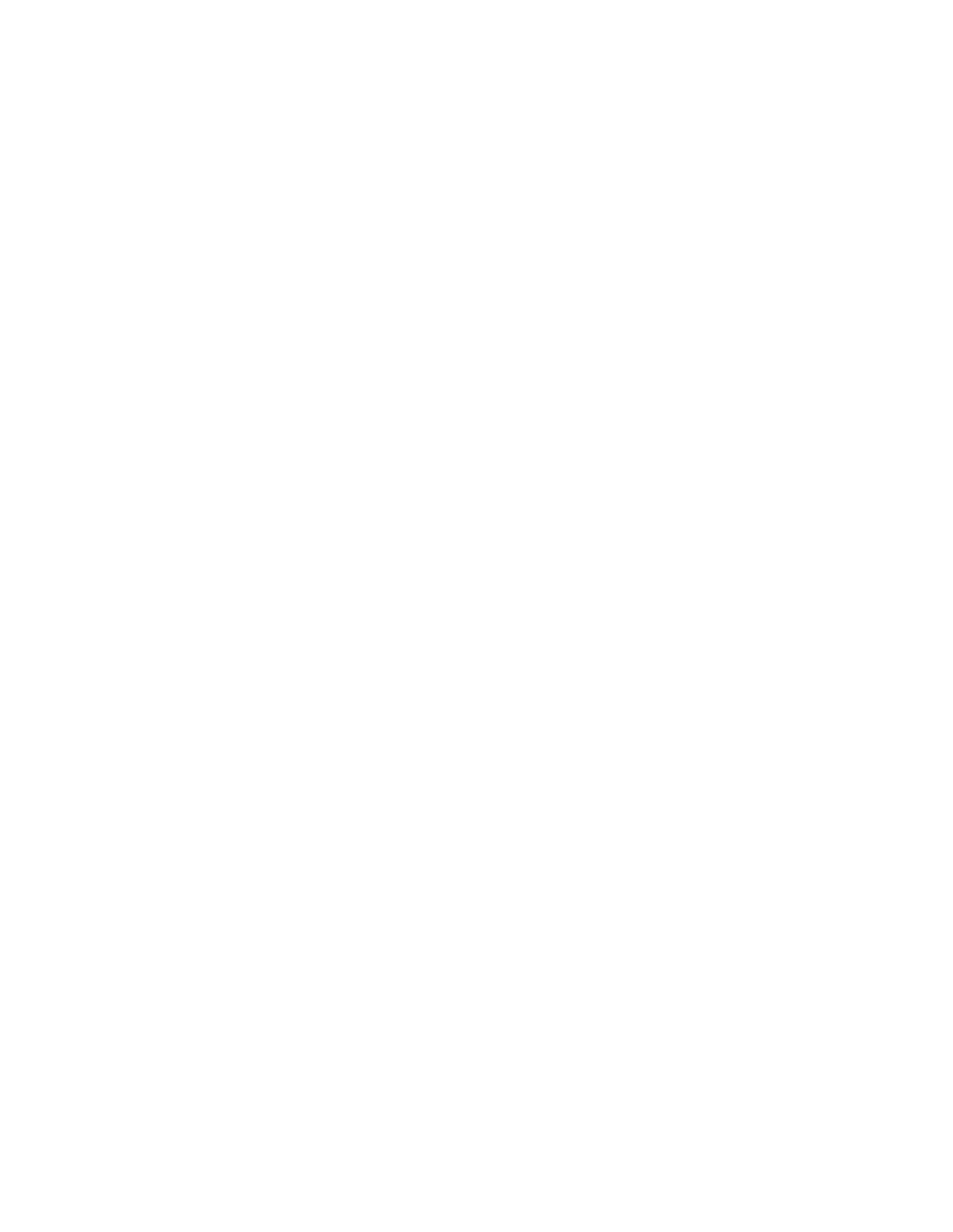| <b>Study Intersection # 1: Skyway</b>                                                                       |                                                                                               | & Neal-Schmale Lane                                                           |
|-------------------------------------------------------------------------------------------------------------|-----------------------------------------------------------------------------------------------|-------------------------------------------------------------------------------|
| Date of Count:                                                                                              | Thursday, April                                                                               | 10, 2008                                                                      |
| <b>Number of Collisions:</b><br>ADT:<br>Number of Years:                                                    | $12 \overline{ }$<br>21600<br>Start Date: January 1, 1998<br>End Date: December 31, 2006<br>9 |                                                                               |
| Intersection Type: FOUR-LEGGED<br>Control Type: SIGNALS                                                     | Area: URBAN                                                                                   |                                                                               |
| collision rate $=$ $-$                                                                                      |                                                                                               | NUMBER OF COLLISIONS x 1 MILLION<br>ADT x 365 DAYS PER YEAR x NUMBER OF YEARS |
| collision rate $=$ $-$                                                                                      | 12<br>21,600<br>x                                                                             | x 1,000,000<br>365<br>9<br>x                                                  |
|                                                                                                             | <b>Example 10.17</b> Collision rate = 0.17 C/mve                                              |                                                                               |
| statewide average collision rate <sup>*</sup> = $\qquad 0.43$ c/mve                                         |                                                                                               |                                                                               |
| Study Intersection # 2: Skyway                                                                              |                                                                                               | & Pearson                                                                     |
|                                                                                                             |                                                                                               |                                                                               |
| Date of Count:                                                                                              | Thursday, April                                                                               | 10, 2008                                                                      |
| <b>Number of Collisions:</b><br>ADT:<br><b>Number of Years:</b>                                             | - 13<br>24000<br>Start Date: January 1, 1998<br>End Date: December 31, 2006<br>9              |                                                                               |
| Intersection Type: TEE<br>Control Type: SIGNALS                                                             | Area: URBAN                                                                                   |                                                                               |
| collision rate $=$ $-$                                                                                      |                                                                                               | NUMBER OF COLLISIONS x 1 MILLION<br>ADT x 365 DAYS PER YEAR x NUMBER OF YEARS |
| collision rate $=$ $-$                                                                                      | 13<br>24,000                                                                                  | $\frac{x}{365}$ $\frac{1,000,000}{x}$                                         |
| <b>Example 2015 Collision rate =</b><br>statewide average collision rate <sup>*</sup> = $\qquad 0.28$ c/mve | $0.16$ $c/mve$                                                                                |                                                                               |

ADT = average daily total vehicles entering intersection (adjusted for seasonal & weekday changes)

c/mve = collisions per million vehicles entering intersection

\* *2002 Collision Data on California State Highways*, Caltrans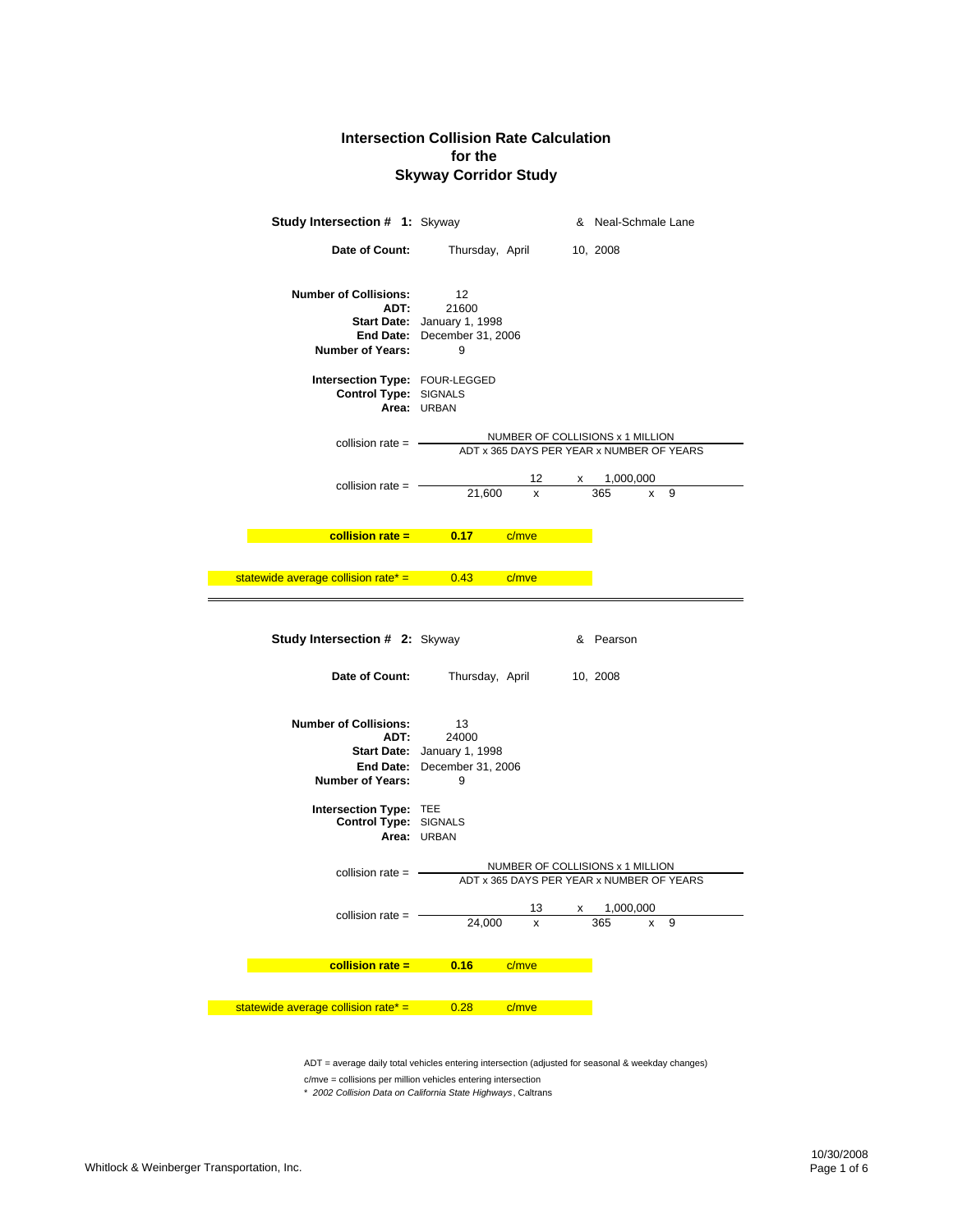## **Skyway Corridor Study Intersection Collision Rate Calculation for the**

| <b>Study Intersection # 3: Skyway</b>                           |                                                                                |                                                                               |              | & Honey Run-Birch |        |  |
|-----------------------------------------------------------------|--------------------------------------------------------------------------------|-------------------------------------------------------------------------------|--------------|-------------------|--------|--|
| Date of Count:                                                  |                                                                                | Thursday, April                                                               |              | 10, 2008          |        |  |
| <b>Number of Collisions:</b><br>ADT:<br><b>Number of Years:</b> | 21<br>18100<br>Start Date: January 1, 1998<br>End Date: December 31, 2006<br>9 |                                                                               |              |                   |        |  |
| Intersection Type: OFFSET                                       | Control Type: STOP & YEILD SIGNS<br>Area: URBAN                                |                                                                               |              |                   |        |  |
| collision rate $=$ $-$                                          |                                                                                | NUMBER OF COLLISIONS x 1 MILLION<br>ADT x 365 DAYS PER YEAR x NUMBER OF YEARS |              |                   |        |  |
| collision rate $=$ $-$                                          | 18,100                                                                         | 21<br>x                                                                       | X            | 1,000,000<br>365  | 9<br>x |  |
|                                                                 | $\text{collision rate} = 0.35$                                                 | c/mve                                                                         |              |                   |        |  |
| statewide average collision rate* $=$ 0.22                      |                                                                                | c/mve                                                                         |              |                   |        |  |
| <b>Study Intersection # 4: Skyway</b>                           |                                                                                |                                                                               |              | & Foster          |        |  |
| Date of Count:                                                  | Thursday, April                                                                |                                                                               |              | 10, 2008          |        |  |
| <b>Number of Collisions:</b><br>ADT:<br><b>Number of Years:</b> | 16<br>21400<br>Start Date: January 1, 1998<br>End Date: December 31, 2006<br>9 |                                                                               |              |                   |        |  |
| Intersection Type: TEE                                          | Control Type: STOP & YEILD SIGNS<br>Area: URBAN                                |                                                                               |              |                   |        |  |
| collision rate $=$ $-$                                          |                                                                                | NUMBER OF COLLISIONS x 1 MILLION<br>ADT x 365 DAYS PER YEAR x NUMBER OF YEARS |              |                   |        |  |
| collision rate $=$ $-$                                          | 21,400                                                                         | 16<br>x                                                                       | $\mathsf{X}$ | 1,000,000<br>365  | 9      |  |
|                                                                 |                                                                                |                                                                               |              |                   |        |  |
| $collision rate =$                                              | 0.23                                                                           | c/mve                                                                         |              |                   |        |  |
| statewide average collision rate* = $0.14$ c/mve                |                                                                                |                                                                               |              |                   |        |  |

ADT = average daily total vehicles entering intersection (adjusted for seasonal & weekday changes)

c/mve = collisions per million vehicles entering intersection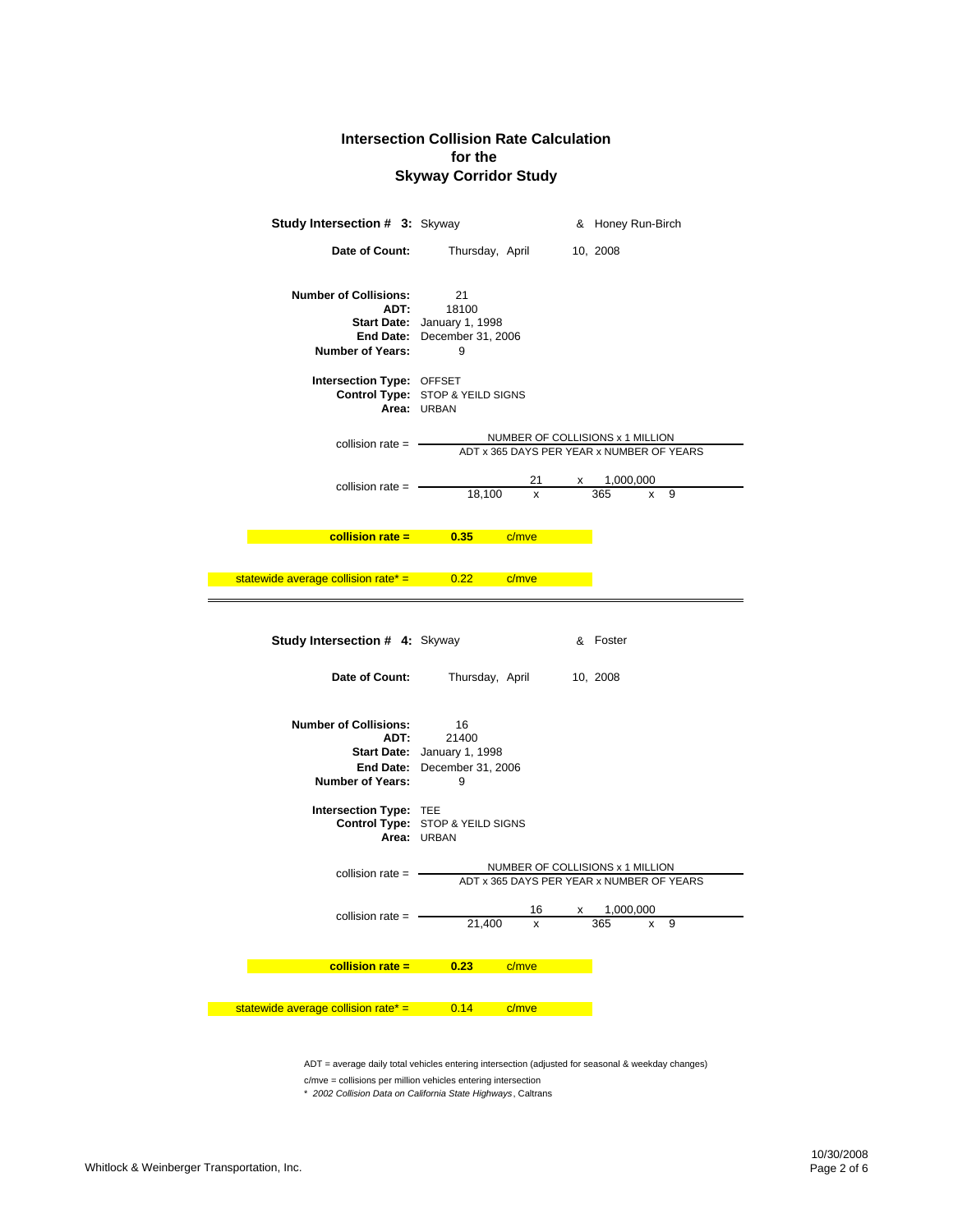| <b>Study Intersection # 5: Skyway</b>                               |                                                                                | & Fir                                                                         |
|---------------------------------------------------------------------|--------------------------------------------------------------------------------|-------------------------------------------------------------------------------|
| Date of Count:                                                      | Thursday, April                                                                | 10, 2008                                                                      |
| <b>Number of Collisions:</b><br>ADT:<br><b>Number of Years:</b>     | 15<br>19500<br>Start Date: January 1, 1998<br>End Date: December 31, 2006<br>9 |                                                                               |
| Intersection Type: TEE                                              | Control Type: STOP & YEILD SIGNS<br>Area: URBAN                                |                                                                               |
| collision rate $=$ $-$                                              |                                                                                | NUMBER OF COLLISIONS x 1 MILLION<br>ADT x 365 DAYS PER YEAR x NUMBER OF YEARS |
| collision rate $=$ $-$                                              | 15<br>19,500<br>x                                                              | 1,000,000<br><b>X</b><br>365<br>9<br>x                                        |
|                                                                     | <b>Example 10.23</b> Collision rate = 0.23 C/mve                               |                                                                               |
| statewide average collision rate <sup>*</sup> = $\qquad 0.14$ c/mve |                                                                                |                                                                               |
|                                                                     |                                                                                |                                                                               |
| <b>Study Intersection # 6: Skyway</b>                               |                                                                                | & Elliott                                                                     |
| Date of Count:                                                      | Thursday, April                                                                | 10, 2008                                                                      |
| <b>Number of Collisions:</b><br>ADT:<br><b>Number of Years:</b>     | 32<br>24100<br>Start Date: January 1, 1998<br>End Date: December 31, 2006<br>9 |                                                                               |
| Intersection Type: FOUR-LEGGED<br>Control Type: SIGNALS             | Area: URBAN                                                                    |                                                                               |
| collision rate $=$ $-$                                              |                                                                                | NUMBER OF COLLISIONS x 1 MILLION<br>ADT x 365 DAYS PER YEAR x NUMBER OF YEARS |
| collision rate =                                                    | 32<br>x                                                                        | 1,000,000<br>x                                                                |
|                                                                     | 24,100                                                                         | 365<br>9                                                                      |
| collision rate $=$                                                  | 0.40<br>c/mve                                                                  |                                                                               |
| statewide average collision rate* =                                 | 0.43<br>c/mve                                                                  |                                                                               |

ADT = average daily total vehicles entering intersection (adjusted for seasonal & weekday changes)

c/mve = collisions per million vehicles entering intersection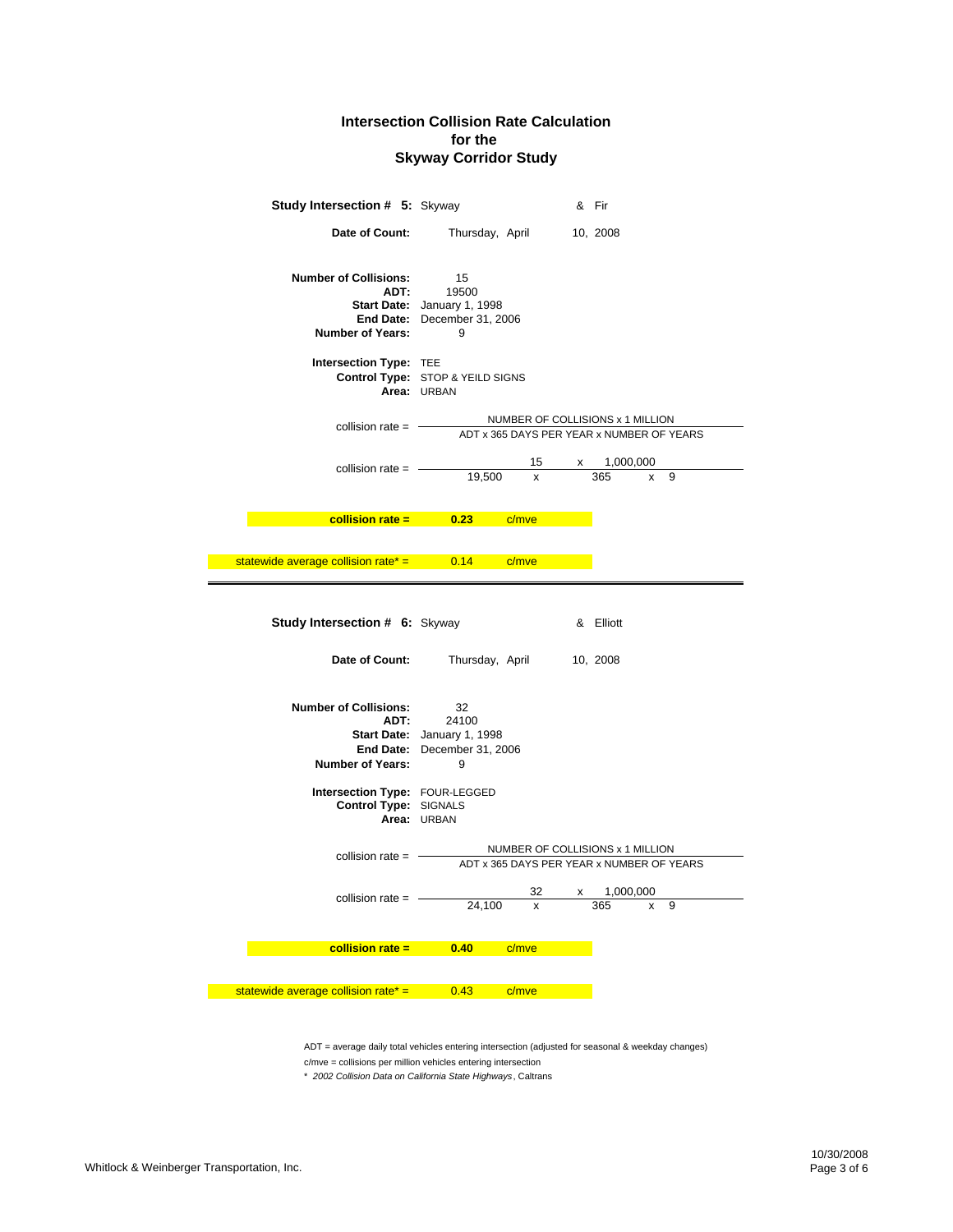| <b>Study Intersection # 7: Skyway</b>                    |                                                                                | & Oliver                                                                      |
|----------------------------------------------------------|--------------------------------------------------------------------------------|-------------------------------------------------------------------------------|
| Date of Count:                                           | Thursday, April                                                                | 10, 2008                                                                      |
| <b>Number of Collisions:</b><br>ADT:<br>Number of Years: | 18<br>21600<br>Start Date: January 1, 1998<br>End Date: December 31, 2006<br>9 |                                                                               |
| Intersection Type: TEE<br>Control Type: SIGNALS          | Area: URBAN                                                                    |                                                                               |
| collision rate $=$ $-$                                   |                                                                                | NUMBER OF COLLISIONS x 1 MILLION<br>ADT x 365 DAYS PER YEAR x NUMBER OF YEARS |
| collision rate $=$ $-$                                   | 18<br>21,600<br>X                                                              | $x = 1,000,000$<br>365<br>9<br>x                                              |
| $collision rate =$                                       | 0.25<br>c/mve                                                                  |                                                                               |
| statewide average collision rate* $=$ 0.28               | c/mve                                                                          |                                                                               |
| <b>Study Intersection # 8: Skyway</b>                    |                                                                                | & Maxwell                                                                     |
| Date of Count:                                           | Thursday, April                                                                | 10, 2008                                                                      |
|                                                          |                                                                                |                                                                               |
| <b>Number of Collisions:</b><br>ADT:<br>Number of Years: | 0<br>19400<br>Start Date: January 1, 1998<br>End Date: December 31, 2006<br>9  |                                                                               |
| Intersection Type: TEE<br>Control Type: SIGNALS          | Area: URBAN                                                                    |                                                                               |
| collision rate $=$                                       |                                                                                | NUMBER OF COLLISIONS x 1 MILLION<br>ADT x 365 DAYS PER YEAR x NUMBER OF YEARS |
| collision rate $=$                                       | 19.400<br>x                                                                    | $x = 1,000,000$<br>365<br>9                                                   |
|                                                          |                                                                                |                                                                               |
| collision rate $=$                                       | 0.00<br>c/mve                                                                  |                                                                               |

ADT = average daily total vehicles entering intersection (adjusted for seasonal & weekday changes)

c/mve = collisions per million vehicles entering intersection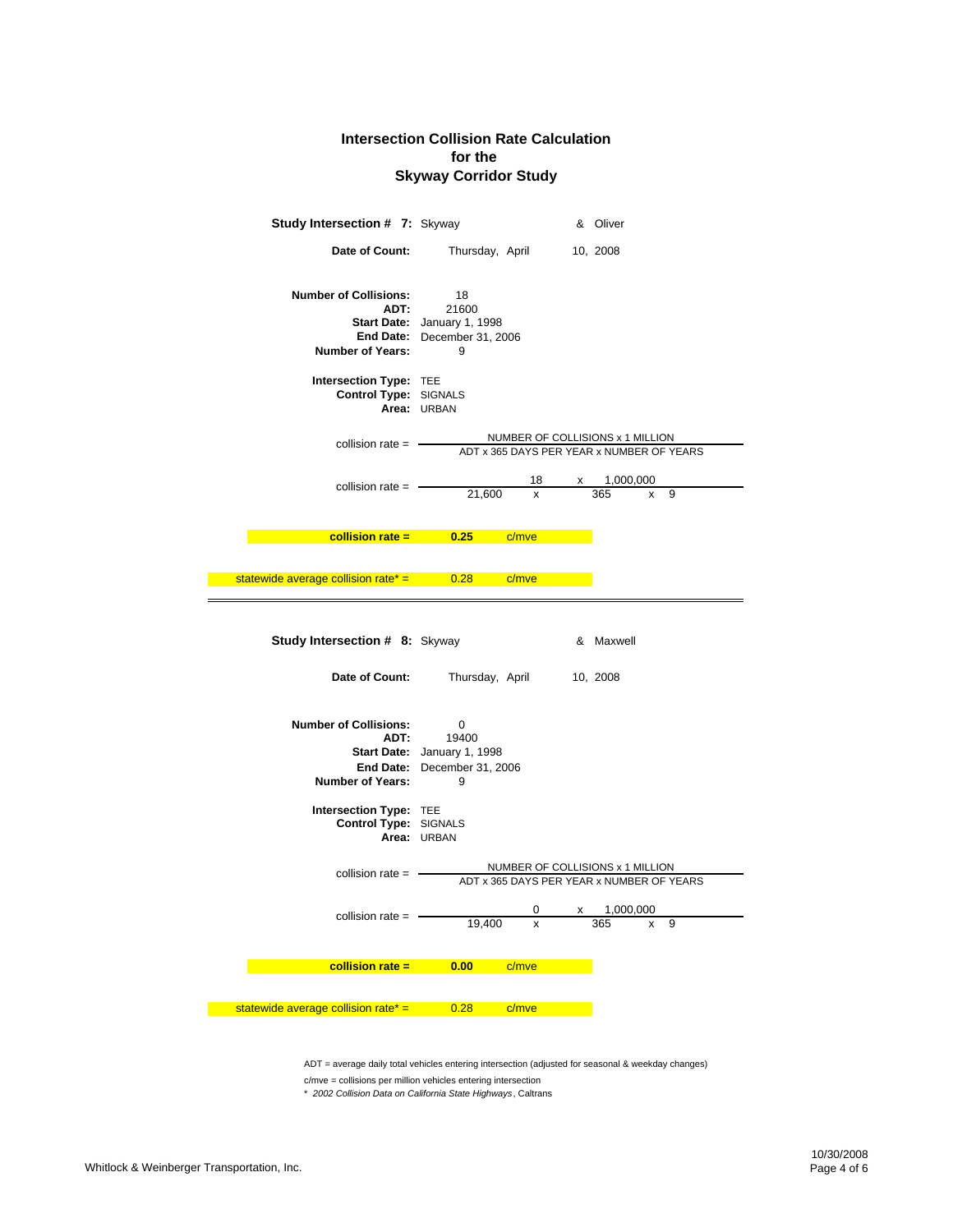| Study Intersection # 9: Skyway                                  |                                                                                                                                                                                                                                     |              | & Bille                                                                       |  |
|-----------------------------------------------------------------|-------------------------------------------------------------------------------------------------------------------------------------------------------------------------------------------------------------------------------------|--------------|-------------------------------------------------------------------------------|--|
| Date of Count:                                                  | Thursday, April                                                                                                                                                                                                                     |              | 10, 2008                                                                      |  |
| <b>Number of Collisions:</b><br>ADT:<br><b>Number of Years:</b> | 30<br>20300<br><b>Start Date:</b> January 1, 1998<br>End Date: December 31, 2006<br>9                                                                                                                                               |              |                                                                               |  |
| Intersection Type: FOUR-LEGGED<br>Control Type: SIGNALS         | Area: URBAN                                                                                                                                                                                                                         |              |                                                                               |  |
| collision rate $=$ $-$                                          |                                                                                                                                                                                                                                     |              | NUMBER OF COLLISIONS x 1 MILLION<br>ADT x 365 DAYS PER YEAR x NUMBER OF YEARS |  |
| collision rate $=$ $-$                                          | 30<br>20,300<br>x                                                                                                                                                                                                                   | X            | 1,000,000<br>365<br>9<br>x                                                    |  |
|                                                                 | <b>Example 10.45</b> Collision rate = 0.45 Collision rate = 0.45 Collision and the collision of the collision of the collision of the collision of the collision of the collision of the collision of the collision of the collisio |              |                                                                               |  |
| statewide average collision rate <sup>*</sup> = $\qquad 0.43$   | c/mve                                                                                                                                                                                                                               |              |                                                                               |  |
| <b>Study Intersection #10: Skyway</b>                           |                                                                                                                                                                                                                                     |              | & Wagstaff                                                                    |  |
| Date of Count:                                                  | Thursday, April                                                                                                                                                                                                                     |              | 10, 2008                                                                      |  |
|                                                                 |                                                                                                                                                                                                                                     |              |                                                                               |  |
| <b>Number of Collisions:</b><br>ADT:<br><b>Number of Years:</b> | 9<br>13500<br>Start Date: January 1, 1998<br>End Date: December 31, 2006<br>9                                                                                                                                                       |              |                                                                               |  |
| Intersection Type: FOUR-LEGGED<br>Control Type: 4 WAY STOP      | Area: URBAN                                                                                                                                                                                                                         |              |                                                                               |  |
| collision rate $=$ $-$                                          |                                                                                                                                                                                                                                     |              | NUMBER OF COLLISIONS x 1 MILLION<br>ADT x 365 DAYS PER YEAR x NUMBER OF YEARS |  |
| collision rate $=$                                              | x                                                                                                                                                                                                                                   | $\mathsf{X}$ | 1,000,000<br>365<br>9                                                         |  |
|                                                                 | 13,500                                                                                                                                                                                                                              |              |                                                                               |  |
| $collision rate =$                                              | 0.20<br>c/mve                                                                                                                                                                                                                       |              |                                                                               |  |

ADT = average daily total vehicles entering intersection (adjusted for seasonal & weekday changes)

c/mve = collisions per million vehicles entering intersection